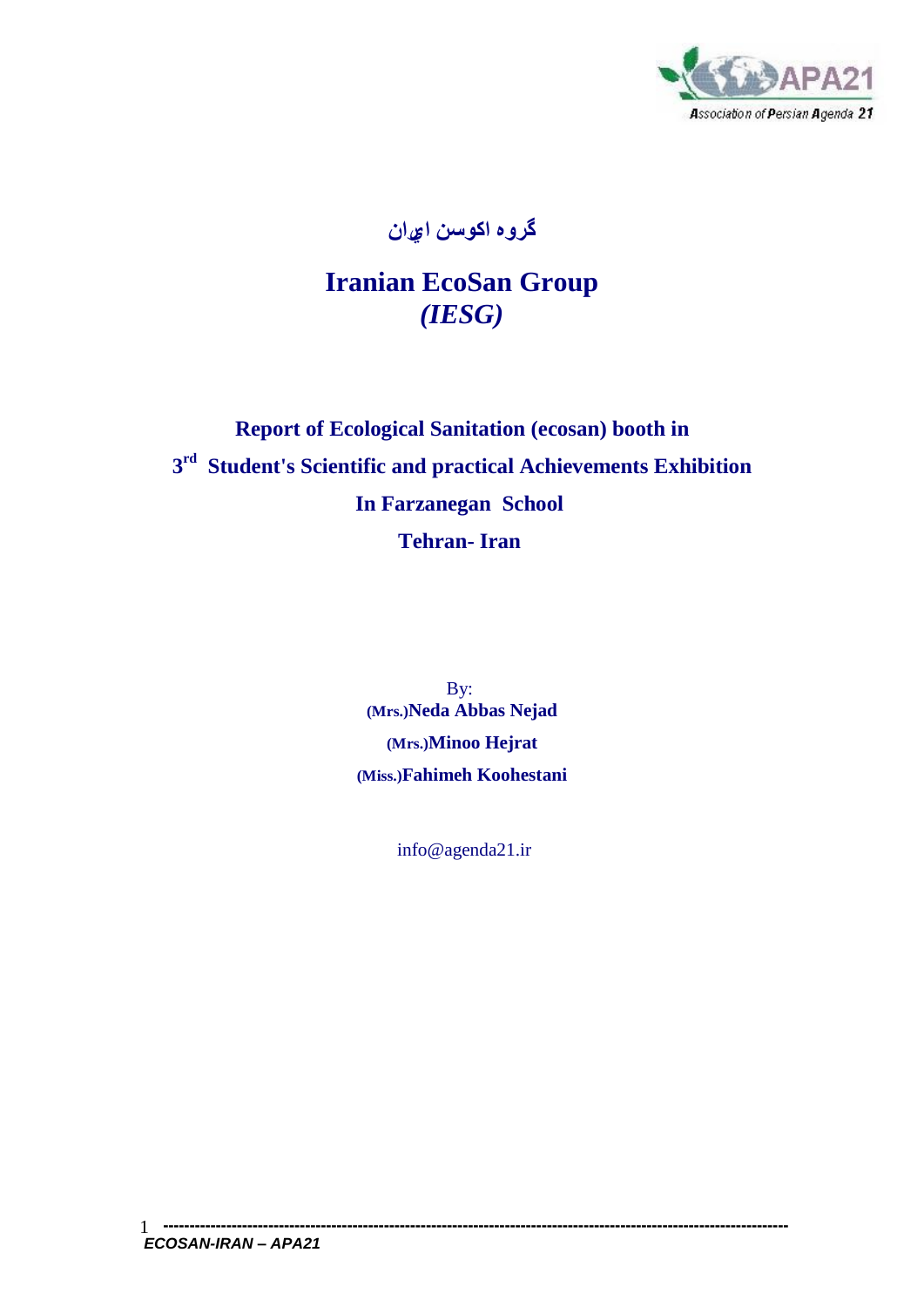## **Report of Ecological Sanitation (ecosan) booth in 3 rd Student's Scientific and practical Achievements Exhibition In Farzanegan High school Tehran-Iran**

**3 rd students' scientific and practical achievements exhibition was held in 12-14 April 2005 in Farzanegan high school, Tehran-Iran.**

**The main achievements of this exhibition were student's creativity and participation in scientific and practical applying of studies concepts.**

**Research and educational part of APA21 and EWBI with belief of important role of students and teachers to promote and develop world wide ecosan system (ecological sanitation) and organizing student-teacher club in Farzanegan high school took part in this exhibition.**

**Ecosan booth which was included of posters, pictures, reports of implemented activities, ecosan puzzle, ecosan toilet model and sample of compost attracted the attention of visitors and encouraged all those interested to know more about ecosan concepts.**

**The end of exhibition leads to membership of interested visitors in students – teachers club.**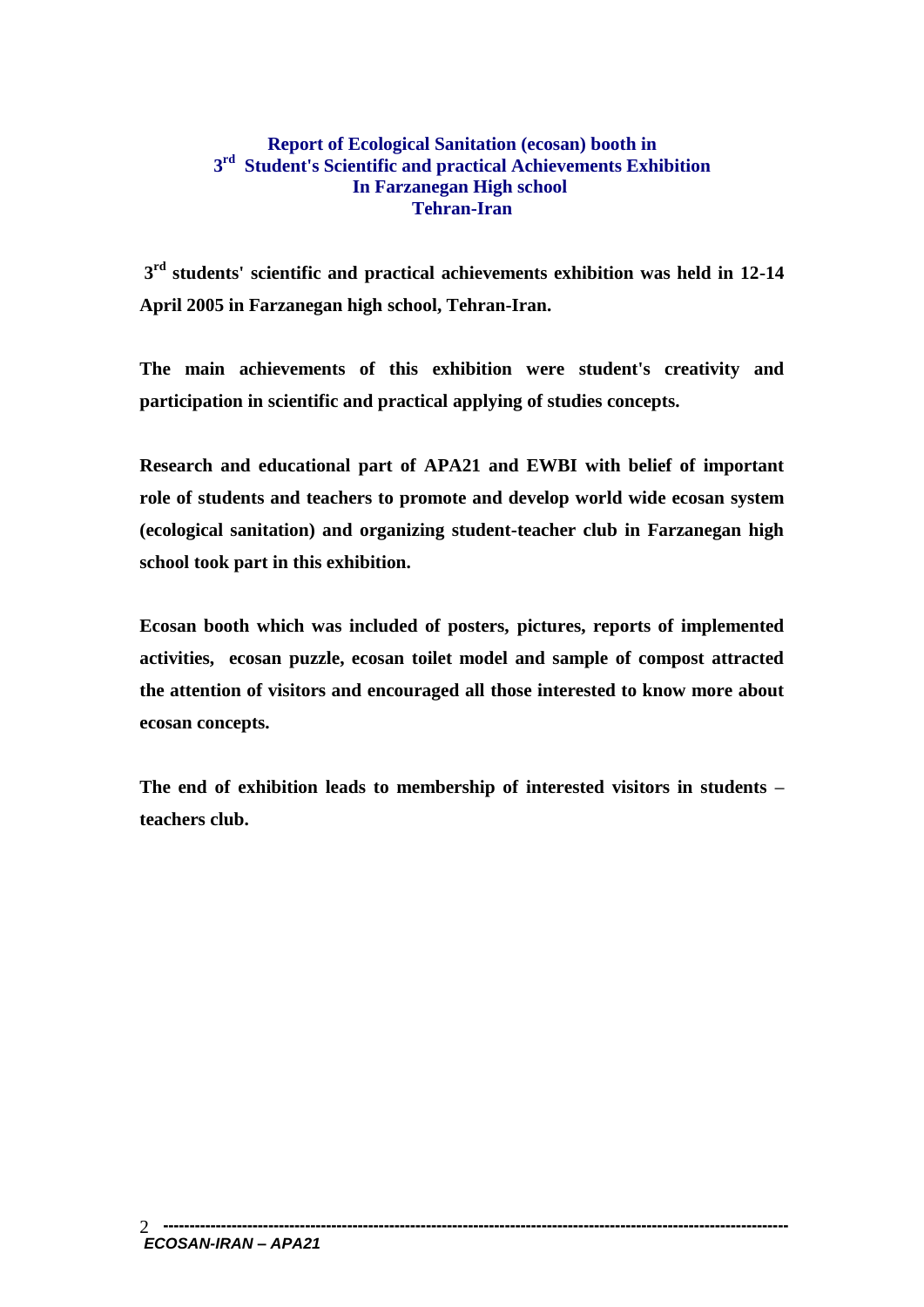

**Students are visiting Ecosan booth**



**Students learn Ecosan concepts through playing with ecosan puzzle of sida**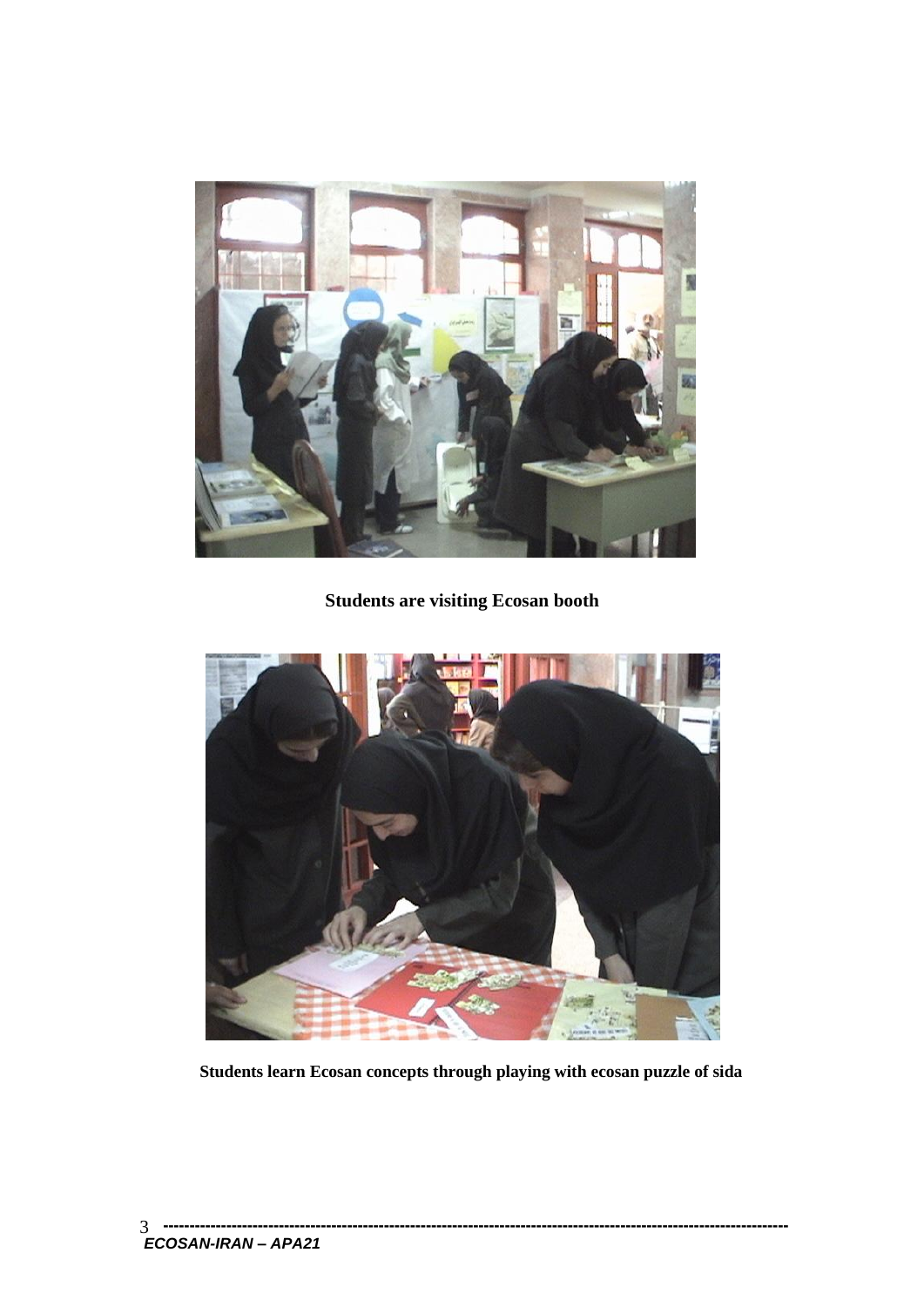

## **Sample of compost**



 **Learning the structure of Ecosan toilet model**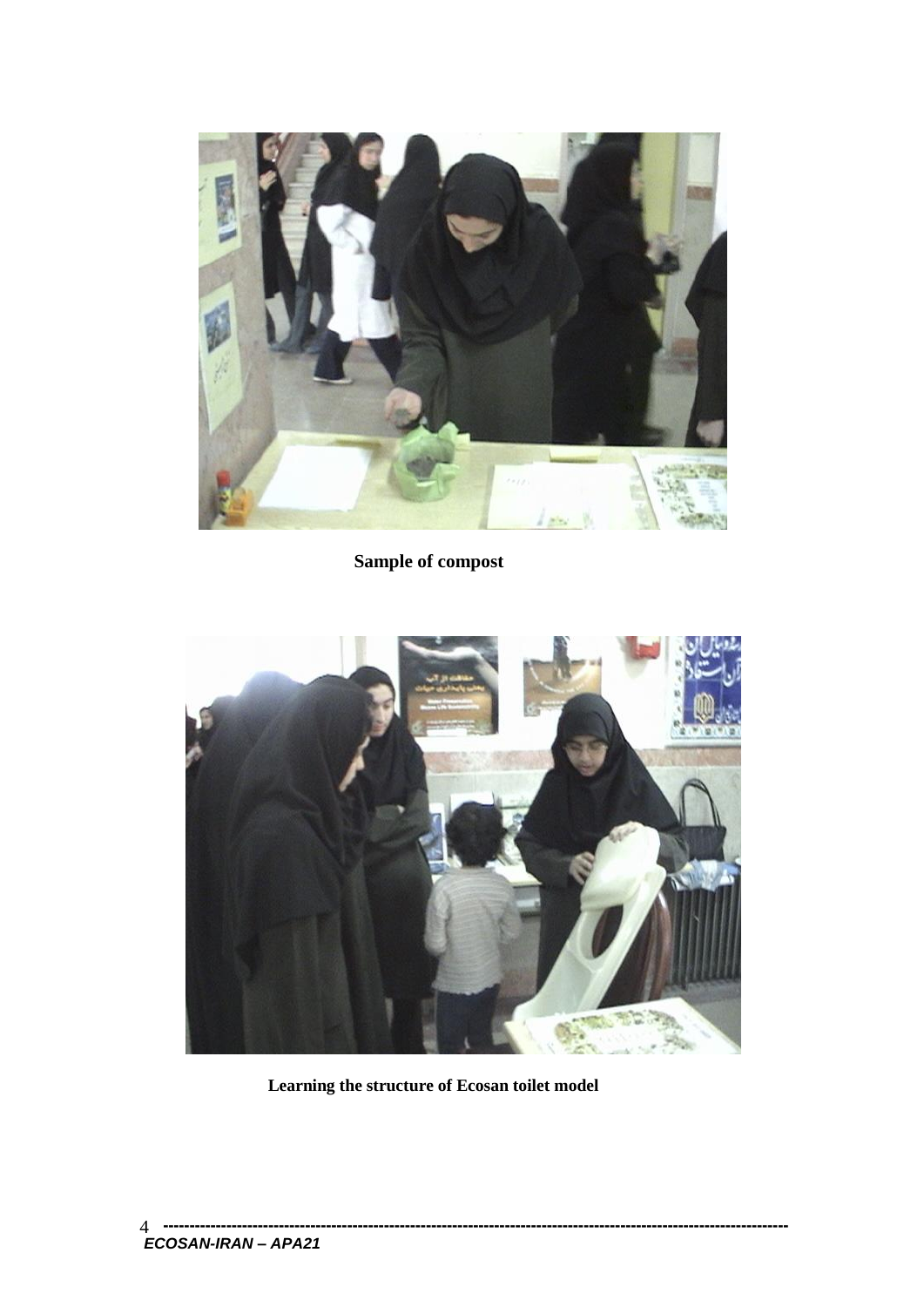**Conversation between household women and trainer about Ecosan system**:



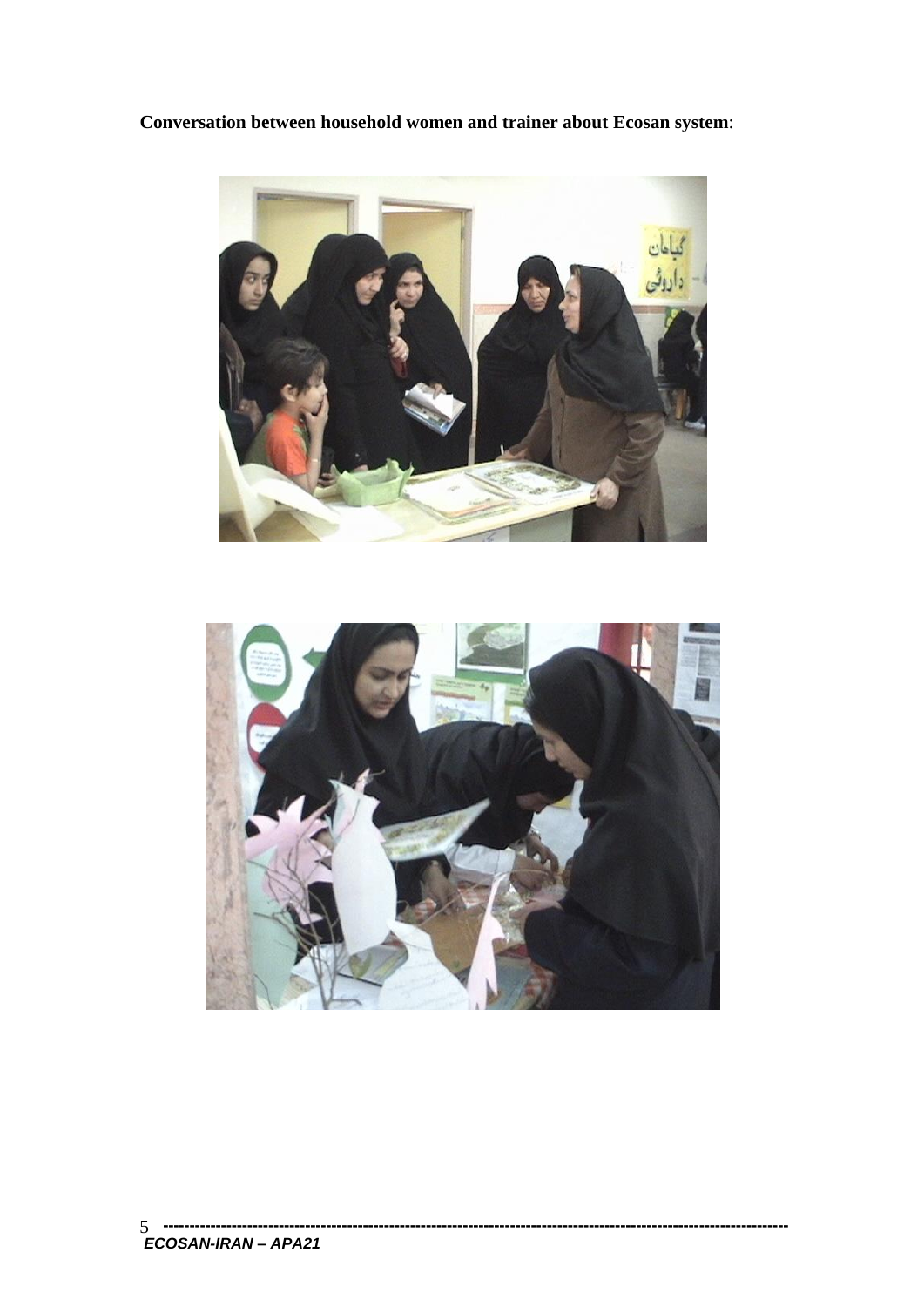

 **Ecosan triple win**

**Photos of other parts of exhibition**